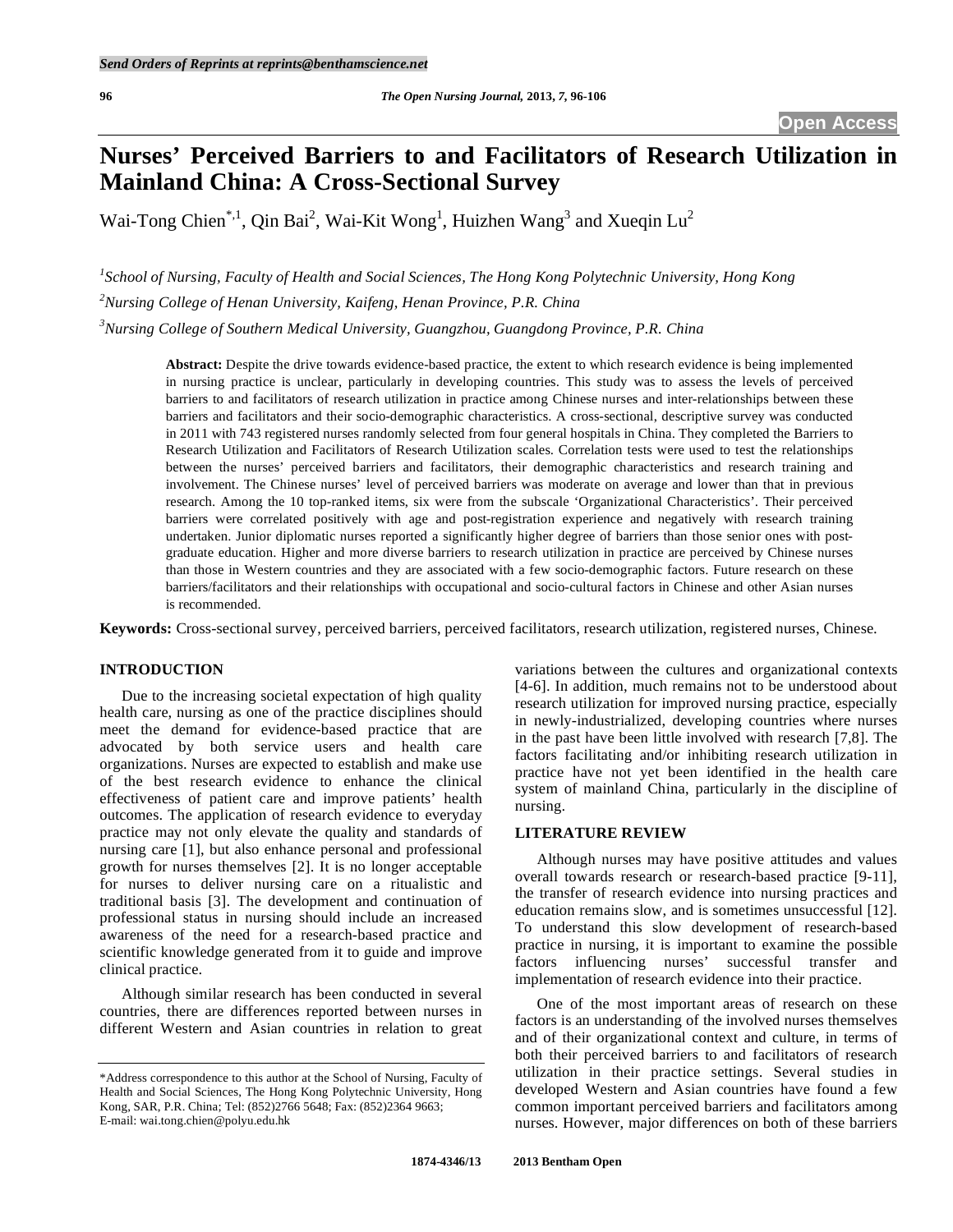and facilitators have also been identified across countries due to the great variations between the cultures and organizational contexts [6,8].

Squires *et al.* [13] conducted a systematic review on research evidence utilization, indicating that individual factors of health professionals such as personal beliefs and attitudes, involvement in research activities, and a few selected socio-demographic and professional characteristics (e.g., education level, rank position and age) might affect their perceptions of the value of research evidence applied to their practice. Being similar among developed Western countries, a lack of understanding about research methods, statistical knowledge and critical appraisals of research findings have been cited as the most common personal barriers to research utilization among health professionals, including nurses [4]. Continuing education to develop nurses' knowledge and skills in understanding about research design, appraising research literature and participating in research are recommended to improve the extent of research utilization among nurses [14].

 In another literature review, Hutchinson and Johnston [15] indicated that the most reported worldwide barriers perceived by nurses included mainly a few organizational or work setting factors, which were a lack of autonomy or authority to change practice, inadequate facilities for research, limited cooperation and support from the management level and physicians, and a lack of time to implement new ideas and read research. While initiating changes and updates in clinical practice have been required by the management level as an integral part of nursing [16], the limited organizational support perceived by nurses as the most common barriers to research utilization in many recent studies compromises the development of evidence-based nursing practice [4,14,17]. This makes such important changes in practice a challenge to all nurses. In addition, due to the rapid development of the organizational structure and system of health care in some developing countries such as mainland China, nurses' perceived barriers concerning organizational support and their characteristics and competence could vary from the recent findings on research utilization in Western countries and thus should be investigated in order to better understand nurses' current perceived barriers to research utilization in those countries.

 Research factors such as quality and communication of research findings have been frequently rated as the second most important set of nurses' perceived barriers in recent research (e.g., Chau *et al*. [18], LaPierre *et al*. [19] and Mckenna *et al*. [20]). Research reports with too brief a presentation of research evidence or unclear implications for nursing practice could be seen as a major barrier to evidencebased practice in primary care nurses [21]; conflicting results and perceived gaps between theory, research evidence and practice are considered to be the most important barriers by community nurses [20]. Therefore, the major challenge for applying research evidence into practice can be closely related to the nurses' perceptions of the extent to which the research findings are directly relevant and useful to the practice and management issues in their settings. This shows that the research problems and/or objectives should consider nurses' current concerns and needs for practice.

 Recently, a few studies of nurses' perceived barriers to research utilization have been conducted in Western countries, particularly in Europe (e.g., Bryar *et al*. [17] in the United Kingdom; Oranta, Routasalo and Hupli [22] in Finland; and Parahoo [23] in Northern Ireland). Funk *et al*. [24] developed a self-report questionnaire entitled the Barriers to Research Utilization (BARRIERS) scale, which has been frequently used in recent studies, to assess nurses' perceptions in regard to barriers to research utilization in their practice. The BARRIERS scale adopted Rogers' [25] model of 'diffusion of innovations', a theoretical framework to describe the process of communication through channels within a social network, of an idea, practice or actions over time. The 29-item BARRIERS scale has been validated among diverse groups of nurse practitioners and managers in different countries, indicating satisfactory reliability and validity [15]. Funk *et al*. [24] also undertook an exploratory factor analysis to elicit a four-factor solution that was closely related to Rogers' [25] model, including characteristics of nurses, qualities of research, presentation of research findings, and organizational characteristics. However, although further factor analyses of the scale in recent studies resulted in minor revisions on its factor structure, most studies have found that the four-factor solution accounts for only 45% of the total variance.

 A recent study conducted by Hutchinson and Johnston [4] with 960 registered nurses in Melbourne, Australia identified the four-factor solution as the most appropriate model arising from Principal Components Analysis of the 29 items. The factor groupings were similar to those of the original authors [24]; however, a few items were grouped into factors different from those of the original authors, for example, 'The nurse is unwilling to change or try new ideas' and 'The research is not relevant to the nurses' practice' were moved from 'Characteristics of Nurses' to 'Organizational Characteristics' and from 'Presentation of Research Findings' to 'Qualities of Research', respectively. An eight-item Facilitators of Research Utilization (FRU) scale was also developed by Hutchinson and Johnston [4] to assess nurses' opinions about the supporting factors of research utilization in their settings and its reliability and validity was then reported in Chau *et al*. [18] to be very satisfactory (i.e., the Cronbach's alpha was 0.84 and the content validity as rated by an expert panel of health professionals was high).

 Most recent research findings using the BARRIERS scale identified a few common perceived barriers, including inadequate time to read, interpret and implement new ideas of research findings [5,18]; knowledge deficits in accessing, understanding and evaluating research findings [8,15,26]; relevant research findings not being accessible in the workplace [6,18]; and lack of autonomy and authority to change practice [6,7]. Several aspects of nursing culture such as ritualistic care and lack of incentives to develop researchbased practice have also been found to contribute to nurses' perceived barriers to research utilization [27]. Hutchinson and Johnston [4] also suggested that the influence of health care system, culture and organizational characteristics may also be distinctive across countries, particularly with possible great differences between the well-established and open system in many Western countries and the traditional,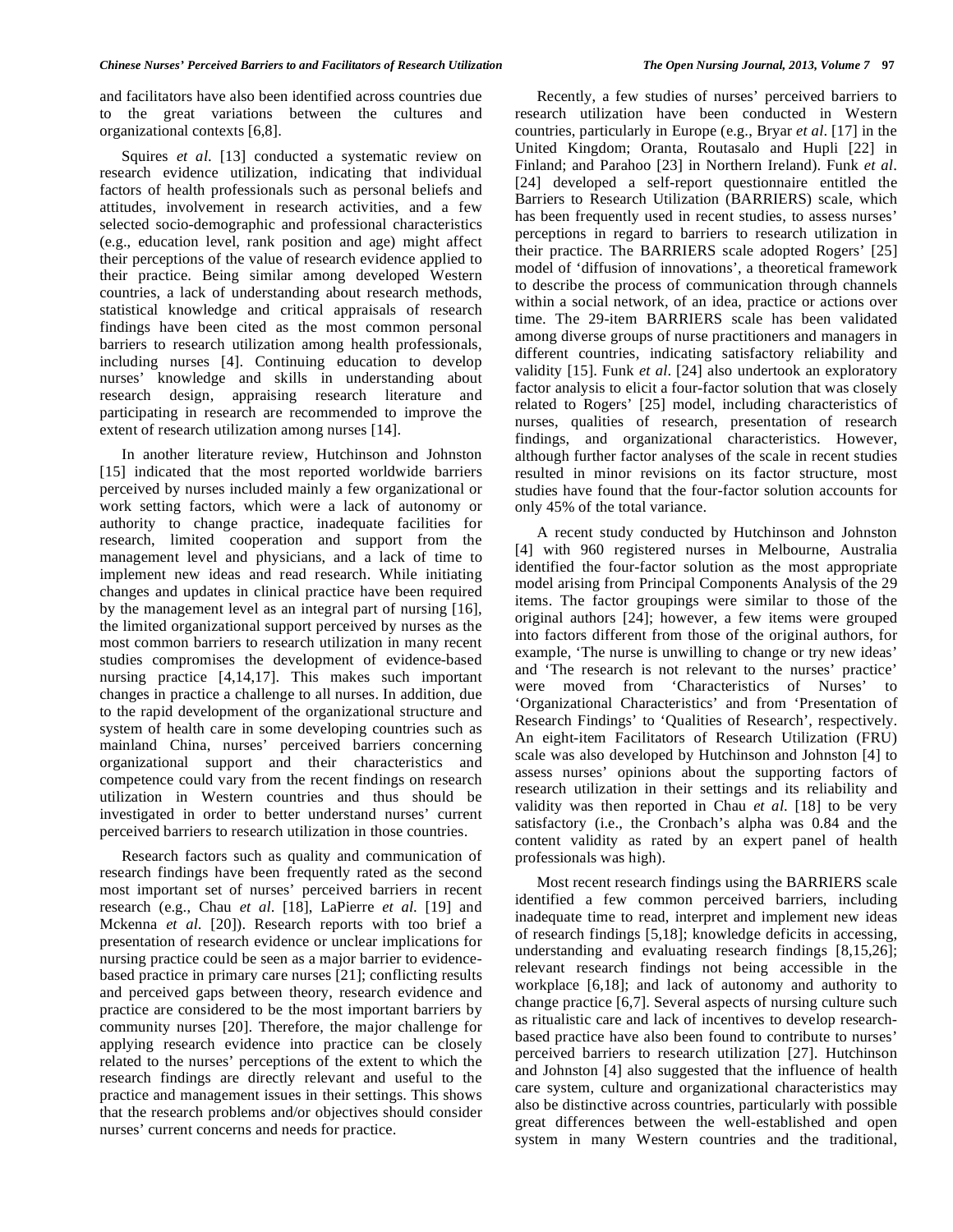hierarchical top-down structure in many Asian countries [18,28].

 As a matter of fact, there is a lack of research on these perceived barriers and facilitators from the nurses' point of view in fast-developing countries such as mainland China and India. Therefore, this study aimed to investigate the perceived barriers to and facilitators of research utilization among a large group of hospital nurses in large cities of China, which has recently demonstrated consistent, rapid development of its health care system and nursing services [29].

# **METHODS**

## **Aim/Objectives**

The objectives of the study were:

- 1. To assess the overall levels of perceived barriers to and facilitators of research utilization in nursing practice among Chinese registered nurses in four general hospitals of mainland China;
- 2. To identify the top and/or bottom ranked barriers to and facilitators of research utilization among these Chinese nurses; and
- 3. To examine the relationships between the perceived barriers, perceived facilitators, and sociodemographic and professional characteristics of these Chinese nurses.

#### **Design**

 This was a cross-sectional, descriptive correlational study conducted between March and June 2011 to elicit nurses' perceptions of the barriers to and facilitators of research utilization in their practice. The self-reported questionnaire, consisting of the 29-item BARRIERS and 8-item FRU scale, was a simple and direct measure to obtain registered nurses' perceptions of the obstacles to and facilitators of researchbased practice. This study design, and the valid instruments used, would also allow the researchers to identify, compare and explain the nurses' perceived barriers and facilitators in relation to the subgroup characteristics of the nurses [30].

#### **Sample**

 Participants comprised 800 Chinese registered nurses from four regional general hospitals in the Henan and Guangdong provinces of mainland China. They were randomly selected from the staff lists of the four hospitals using computer-generated random numbers. The hospitals were government-funded metropolitan hospitals (in Zhengzhou and Kaifeng of Henan and Guangzhou and Shenzhen of Guangdong), serving a total population of about two million people. Each of these four hospitals consisted of more than 1,000 beds and a comprehensive coverage of acute, palliative and outpatient care departments and pathological and diagnostic units. In each of the four hospitals under study, there were a small library with a few computers containing two to three databases (e.g., Medline and CINAHL) for literature search and a few sets of medical and nursing journals (e.g., British Medical Journal and Journal of Clinical Nursing). They did not have any research centre, committee, theme group, or ethics committee. Annually, a few nurse managers and senior registered nurses

could be nominated and sponsored to attend one international nursing conference, and/or one short-term course relevant to nursing research or evidence-based practice. In addition, two of the four hospitals also organized a few bi-monthly seminars regarding clinical research or evidence-based practice for all hospital staff to share about the findings of research conducted in their clinical departments.

 There were a total of approximately 1,400 registered general nurses in the hospitals at subject recruitment, representing about 2% of the total registered nurses in China. According to Wang *et al*. [31], this sample size allowed for a 5% sampling error with 95% confidence level, taking account of a non-response rate of up to 20%. Nevertheless, a higher response rate would be desirable to increase the internal validity of the study.

Inclusion criteria for participants included those who:

- a. were registered general nurses who had been graduated for more than three months;
- b. were working full-time in one of the hospitals under study; and
- c. agreed to participate voluntarily in the study.

 Those who had been absent from the hospital or on long leave (e.g., maternity leave) over the previous three months at the time of participant recruitment were excluded.

### **Instruments**

 The self-administered questionnaire consisted of three sections and required about 15 minutes to complete. The first section was the demographic data sheet, mainly consisting of nurses' age, gender, marital status, education level, years of post-registration experience, rank position, specialty area of nursing, training in basic nursing research (undertaken in the past three years), and involvement in clinical research.

 The second part was the self-reported 29-item Barriers to Research Utilization (BARRIERS) scale developed by Funk *et al*. [24] and translated into Chinese language by Chau *et al*. [18] for Hong Kong Chinese nurses. The respondents were asked to rate each item as to what they perceived to be the barriers to their use of research or its findings in practice, on a 5-point Likert-type scale, from  $1=$  'to no extent' to  $5=$ 'to a great extent'. The translated scale consisted of four subscales: Nurse Characteristics (originally referred to 'The Nurse'; 9 items), Quality of Research ('The Research'; 6 items), and Organizational Characteristics ('The Setting'; 8 items), and Presentation and Accessibility of Research ('Communication and Presentation of Research'; 6 items). The Chinese version has indicated high internal consistency (i.e., Cronbach's alphas ranged from 0.71-0.93) and satisfactory test-retest reliability (Pearson's  $r = 0.68 - 0.83$ ), as well as satisfactory content and construct validity [6]. In addition, the questionnaire had a question to elicit the respondents' three greatest perceived barriers to research utilization.

 The third section was the 8-item Facilitators of Research Utilization (FRU) scale developed by Hutchinson and Johnston [4]. It was also translated into Chinese by Chau *et al*. [18], indicating high content validity and internal consistency (i.e., the Cronbach's alpha was 0.84).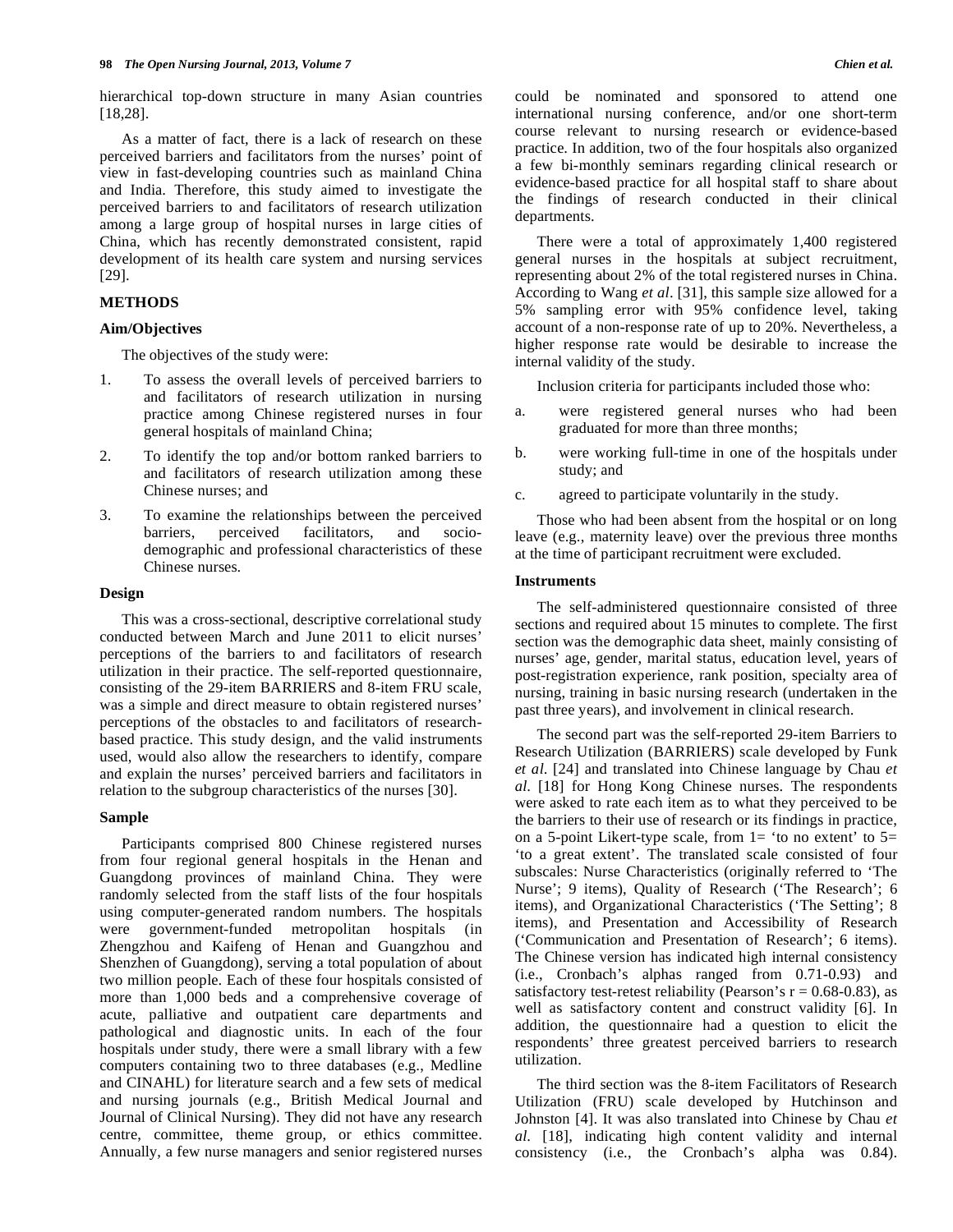Respondents also rated their answers on the same 5-point Likert-type scale as used in the BARRIERS scale. Both Chinese versions had been re-formatted into simplified Chinese language (official written language) without changing any wording or meaning, and reviewed by an expert panel in mainland China, consisting of two nurse researcher, one nurse educator, and two senior registered nurses, on its appropriateness and relevance (two sets of ratings, ranging from  $1 - not appropriate/relevant to 4 - very$ appropriate/relevant) to their clinical settings. All of the items on the barriers and facilitators scale were rated as content and linguistic relevant and appropriate (i.e., 3 or 4), except three words/terms (i.e., "research articles", "generalizable" and "clinically focused") needing minor amendments.

#### **Ethical Considerations**

 Ethical approvals and permission to access the study venues were gained from the ethics committees of the four hospitals under study and the Human Subjects Research Ethics Committee of The Hong Kong Polytechnic University. Permission to use the BARRIERS scale was granted by the original author. A cover letter with full information about the study was attached with the anonymous questionnaire and return of the completed questionnaires was taken to imply consent to participate in the study. The questionnaire and personal data were kept confidential and only accessed by the researchers. The nurses were assured that their participation in this study was on a voluntary basis.

## **Data Collection**

 Registered nurses who were randomly selected from the staff lists of the four hospitals were invited to complete the questionnaire, consisting of the self-reported BARRIERS and FRU scales and the demographic data sheet. To enhance the response rate, the questionnaires attached to the cover letter were hand delivered to the selected nurses by one of the researchers. A self-addressed envelope was also provided for the nurses to deposit the completed questionnaires into a collection box on their ward. The contact telephone number of one of the researchers was included in the letter in case the nurses needed to ask questions about the study.

#### **Data Analysis**

 Data from the study questionnaires were numerically coded for quantitative analysis. Descriptive and inferential statistics were calculated using the PASW (formerly SPSS), version 17. Descriptive statistics such as frequency, mean and standard deviation were used to describe the sociodemographic characteristics of the nurse respondents and to summarize the BARRIERS and FRU scores. A list was made of top- and bottom-ranked barriers rated four or five by most of the respondents, as well as of all eight items related to facilitators. Pearson's and Spearman's correlation tests were used to examine the inter-relationships between the respondents' characteristics (in ordinal or interval levels of measurement, respectively) such as their age, education level and years of post-registration experiences and their perceived barriers to and facilitators of research utilization. Bi-serial correlation test was used to test their inter-relationships

between the mean scores of the nurses' barrier and facilitator scores and their training and involvement in research. Independent t-test or one-way analysis of variance (ANOVA) test was used to compare nurses' BARRIERS and FRU mean scores between subgroups of selected characteristics, including their education level, postregistration nursing experience, specialty area, and rank position [30]. Tests of significance were two-tailed, with values of p< 0.05 considered significant.

## **RESULTS**

#### **Descriptions of the Participants**

 There were 743 nurses who ultimately completed and returned the questionnaires, yielding a response rate of 92.8%. The demographic characteristics of the respondents are summarized in Table **1**. All respondents were female and their mean age was  $30.19$  (SD=7.23), ranging from 21 to 49 years old. About two-thirds (60.8%) of them were married and less than half (43.6%) had obtained a bachelor degree or above in nursing. Over two-thirds of them were working in medical or gerontological (42.0%) and surgical, orthopedic or operating theatre (25.6%) units. There was a wide range of post-registration nursing experience among the respondents, mainly from one to 12 years (58.4% with 1-10 years and 20.7% with 11-13 years). About half of them (50.2%) had undertaken their basic research courses during basic nursing or in-service, post-registration education over the past three years. Nevertheless, only 15.6% of the nurses had participated in clinical research since nursing registration. There were no significant differences in all of these characteristics between the study participants and those from the 2009 Hospital Statistics of Registered Nurses [32,33] for the two provinces in which the study hospitals were situated, using a Goodness-of-Fit Chi-square test.

#### **Questionnaire Results**

# *Nurses' Perceived Barriers to Research Utilization*

 The means (and 95% confidence intervals), standard deviations and score ranges and Cronbach's alphas of the BARRIERS scale and its subscales are summarized in Table **2**. The majority of respondents rated approximately 20 (69.0%) of the 29 barrier items as moderate or great barriers. Only 5.4% to 9.5% of the nurses rated 'No opinion' on the 29 items of the BARRIERS scale. The mean total score of the BARRIERS scale (89.32, SD=19.62; 95% CI=87.91- 90.73) was at moderate level (i.e., in the middle of the possible score range from 29 to 145). Among the four subscales of perceived barriers to research utilization, the mean score of the 'Organizational Characteristics' (mean=26.09, SD=6.25; possible score range from 8 to 40) was the highest. This indicates that the Chinese nurses might perceive organizational factors to be the most important sources of barriers to research utilization in different settings. The Cornbach's alphas of the overall BARRIERS scale and subscales ranged from 0.87 to 0.92.

## *The Most and Least Important Perceived Barriers*

 The 10 top- and five bottom-rated barriers perceived by the Chinese nurses in terms of importance, together with their means, standard deviations, numerical ranking, and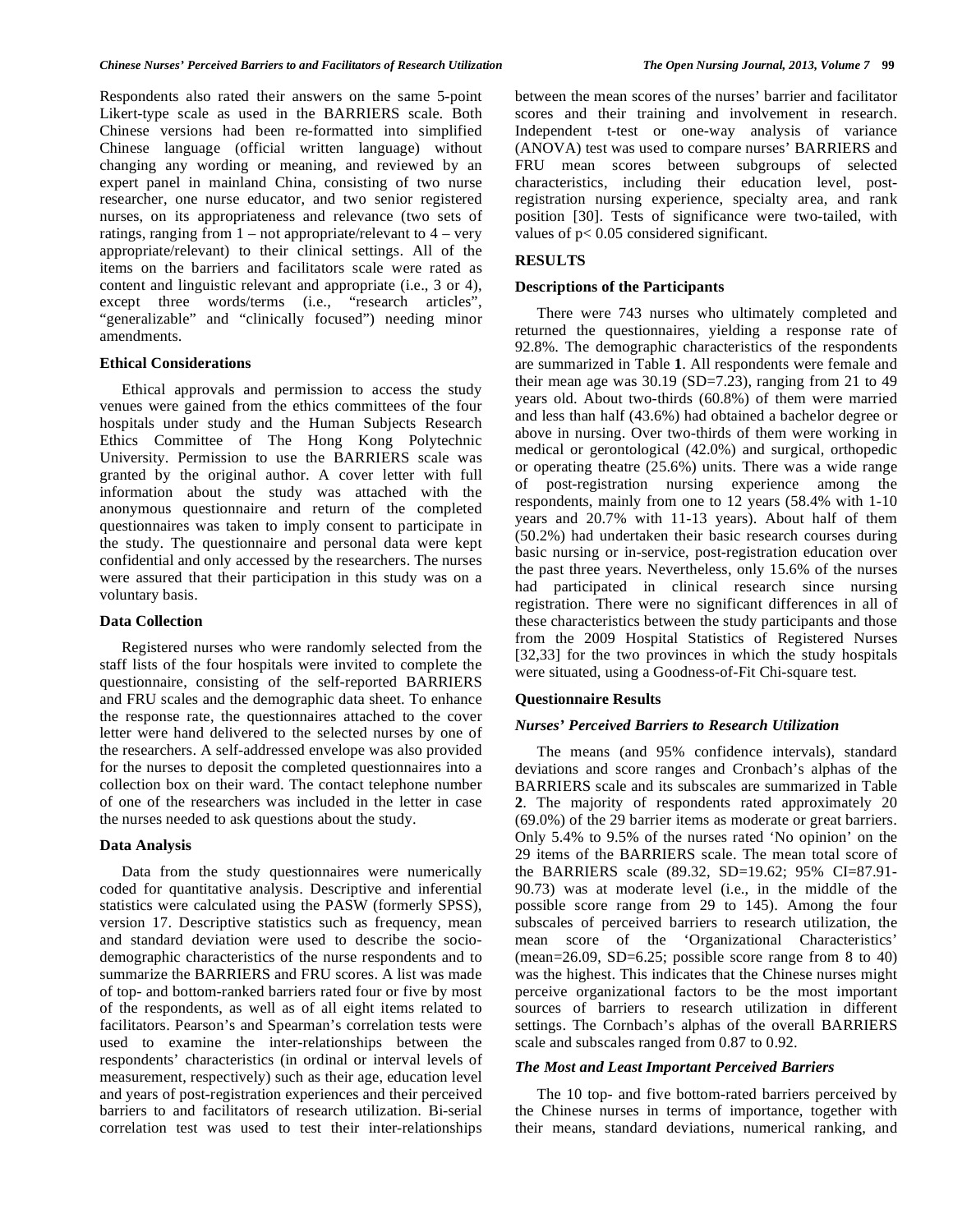**Table 1. Socio-Demographic Characteristics of Chinese Nurses (N =743)** 

| <b>Characteristics</b>                                     | <b>Frequency</b><br>(%) |
|------------------------------------------------------------|-------------------------|
| Age in years (mean, SD)                                    | (30.19, 7.23)           |
| $20 - 25$                                                  | 112 (15.07)             |
| $26 - 30$                                                  | 231 (31.90)             |
| $31 - 35$                                                  | 278 (37.42)             |
| $36 - 40$                                                  | 78 (10.49)              |
| Over $40$                                                  | 44 (5.92)               |
| Educational level                                          |                         |
| Certificate (technical school)                             | 22 (2.96)               |
| Diploma (college or high school)                           | 397 (53.43)             |
| Undergraduate degree                                       | 306 (41.18)             |
| Master's degree or above                                   | 18 (2.42)               |
| Marital status                                             |                         |
| Single                                                     | 208 (28.00)             |
| Divorced                                                   | 83 (11.17)              |
| Married                                                    | 452 (60.83)             |
| Specialty nursing area                                     |                         |
| Medical/geronotological                                    | 312 (41.99)             |
| Surgical/orthopaedic/operating theatre                     | 190 (25.57)             |
| <b>ICU/critical care</b>                                   | 98 (13.19)              |
| Obstetric/gynaecologic                                     | 76 (10.23)              |
| Others (e.g., A&E and day care centre)                     | 67 (9.02)               |
| Post-registration nursing experience                       |                         |
| Less than one year                                         | 63 (8.48)               |
| $1-5$ years                                                | 287 (38.63)             |
| 6-10 years                                                 | 147 (19.78)             |
| 11-13 years                                                | 154 (20.73)             |
| More than 13 years                                         | 92 (12.38)              |
| Nursing research course undertaken in previous three years |                         |
| Yes                                                        | 373 (50.20)             |
| No                                                         | 370 (49.80)             |
| Participation in clinical research                         |                         |
| Yes                                                        | 116 (15.61)             |
| No                                                         | 627 (84.39)             |

subscales are presented in Table **3**. The item mean scores of the perceived barriers ranged from  $2.81$  (SD=1.03) to  $4.10$ (SD=1.20), with possible item scores ranging from 1 to 5. Of the 10 top-ranked items, six were from the subscale

'Organizational Characteristics' and three were from the subscale 'Nurses Characteristics'. The six top ranked barriers from the subscale 'Organizational Characteristics' were mainly related to limitations of resources, facilities and nursing manpower in the nurses' workplaces or organizations, for example, 'There is insufficient time on the job to implement new ideas' (i.e., the top barrier) and 'The facilities are inadequate for implementation' (i.e., the third barrier). In addition, three of the professional characteristics of the nurses themselves were also perceived as major barriers to research utilization in their practice, for example, 'The nurse does not see the value of research for practice nurses' (i.e., the second one) and 'The nurse is unaware of the research' (i.e., the fifth one).

 The five least rated barriers included three items from the 'Nurses' Characteristics' and two from 'Quality of Research', with mean scores ranging from 2.81 (SD=1.03) to 2.93 (SD=1.13). The two least rated items were: 'The nurse is unwilling to change/try new ideas' (i.e., the  $28<sup>th</sup>$  barrier) and 'The nurse sees little benefit for self' (i.e., the 29<sup>th</sup> one).

 Results from the question that asked the Chinese nurses to cite the three greatest barriers to research utilization indicated very similar results to the above item mean scores. The five most frequently cited greatest barriers to research utilization included two of the above-mentioned top-ranked items from the subscale 'Organizational Characteristics', namely 'There is insufficient time on the job to implement new ideas' (36.3%) and 'The nurse does not have time to read research' (34.2%). Another two of the greatest barriers were from the subscale 'Nurses' Characteristics', namely, 'The nurse is unwilling to change/ try new ideas' (33.1%) and 'The nurse does not see the value of research for practice' (29.8%). The remaining one was from the subscale 'Presentation and Accessibility of Research', namely, 'Implications for practice are not made clear' (28.7%).

#### *Levels of Facilitators of Research Utilization Obtained*

 The item means and standard deviations of the 8-item FRU scale and the ranking in descending order of the item means are summarized in Table **4**. Only 5% to 8% of the nurses gave 'No opinion' on the 8 items of the scale. The item mean values ranged from 3.52 (SD=1.25) to 3.92  $(SD=1.14)$ , with a possible range from 1 to 5. The three top perceived facilitators included: 'Advanced education to increase your research knowledge base' (mean=3.92, SD=1.14), 'Improving availability and accessibility of research reports' (mean=3.89, SD=1.09) and 'Enhancing managerial support and encouragement of research

| Table 2. | Means and Standard Deviations of Item Scores of the BARRIERS Scale and its Subscales ( $N = 743$ ) |  |  |
|----------|----------------------------------------------------------------------------------------------------|--|--|
|----------|----------------------------------------------------------------------------------------------------|--|--|

| <b>Scale or Subscales</b>                                                                             | <b>Actual Range</b> | Mean (SD)     | 95% CI          | <b>Cronbach's Alpha</b> |
|-------------------------------------------------------------------------------------------------------|---------------------|---------------|-----------------|-------------------------|
| BARRIERS total scale $(29 - 145)^{a}$                                                                 | $35 - 145$          | 89.32 (19.62) | $87.91 - 90.73$ | 0.90                    |
| Organisational characteristics $(8 - 40)$                                                             | $10 - 40$           | 26.09(6.25)   | $25.64 - 26.53$ | 0.87                    |
| Nurse characteristics $(9 - 45)$                                                                      | $9 - 40$            | 24.61 (6.42)  | $24.14 - 25.07$ | 0.92                    |
| Presentation and accessibility of research $(6 - 30)$                                                 | $6 - 37$            | 18.19 (4.87)  | 17.83 - 18.54   | 0.90                    |
| Quality of research $(6 - 30)$<br><sup>a</sup> The nossible nonce of second is denoted in nonephases. | $6 - 30$            | 17.60(4.87)   | $17.25 - 17.95$ | 0.92                    |

sible range of scores is denoted in parentheses.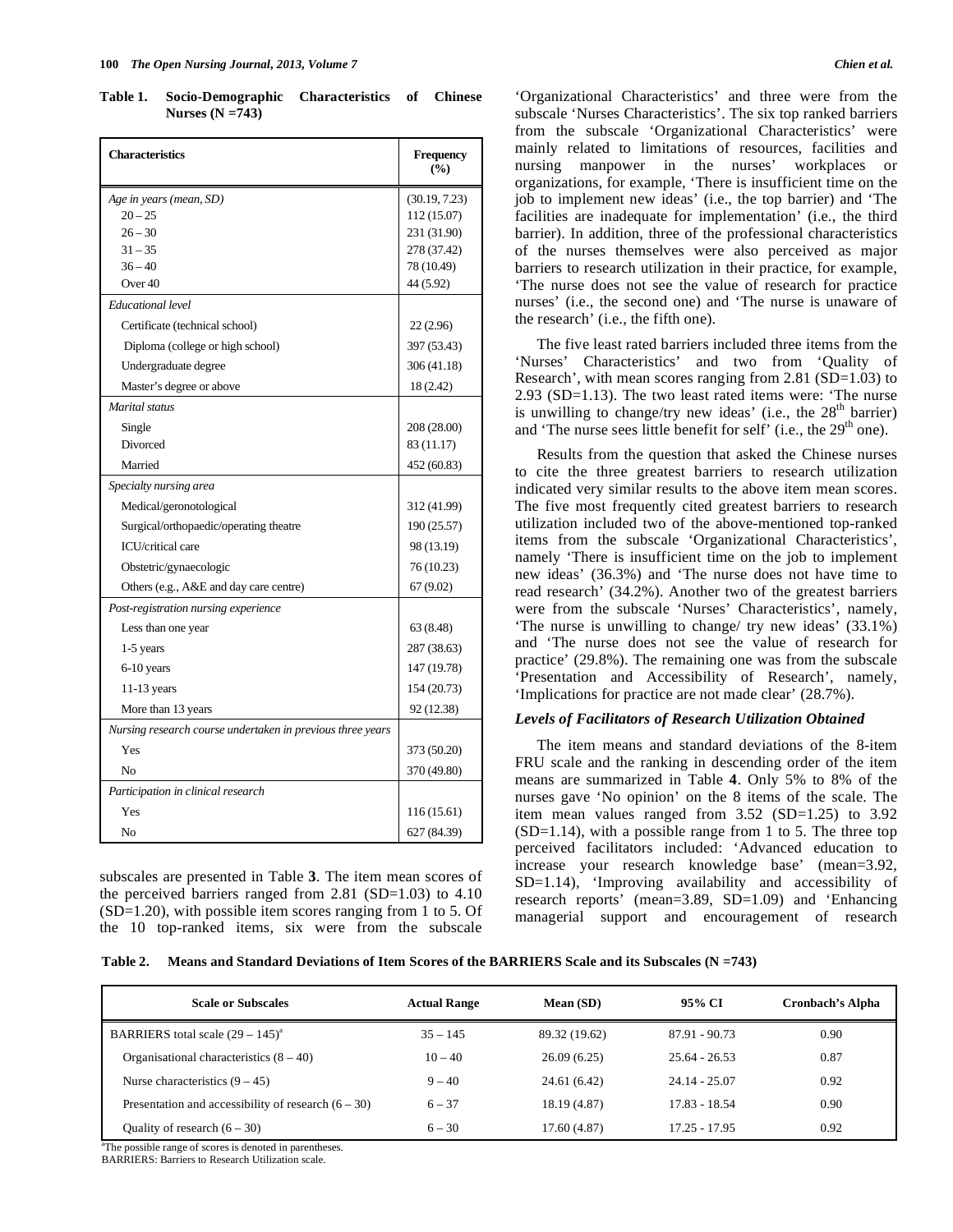| <b>Rank Order</b> | <b>Subscale</b> | <b>Item</b>                                                                        | Mean (SD)  |
|-------------------|-----------------|------------------------------------------------------------------------------------|------------|
|                   | S               | There is insufficient time on the job to implement new ideas                       | 4.10(1.20) |
| $\overline{c}$    | N               | The nurse does not see the value of research for practice                          | 3.98(1.18) |
| 3                 | S               | The facilities are inadequate for implementation                                   | 3.95(1.14) |
| 4                 | S               | The nurse does not have time to read research                                      | 3.88(1.14) |
| 5                 | N               | The nurse is unaware of the research                                               | 3.77(1.12) |
| 6                 | S               | The nurse does not feel she has enough authority to change patient care procedures | 3.74(1.10) |
| $\tau$            | S               | The nurse feels that the results are not generalizable to his/her own setting      | 3.61(1.11) |
| 8                 | P               | Implications for practice are not made clear                                       | 3.50(1.10) |
| 9                 | S               | Administration will not allow implementation                                       | 3.45(1.20) |
| 10                | N               | There is not a documented need to change practice                                  | 3.34(1.17) |
| 25                | N               | Research /articles are not published fast enough                                   | 2.93(1.13) |
| 26                | R               | The amount of research information is overwhelming                                 | 2.92(1.19) |
| 27                | $\mathsf{R}$    | The literature reports conflicting results                                         | 2.91(1.08) |
| 28                | N               | The nurse is unwilling to change or try new ideas                                  | 2.89(1.07) |
| 29                | N               | The nurse see little benefit for him/herself                                       | 2.81(1.03) |

**Table 3. The 10 Top- and Bottom-Ranked Items of BARRIERS Scale with Means and Standard Deviations** 

S: Organisational Characteristics, N: Nurse Characteristics, P: Presentation and Accessibility of Research, R: Quality of Research.

implementation' (mean=3.87, SD=1.16). The Cronbach's alpha coefficient of the FRU scale was 0.90 in this study.

### *Relationships Between Nurses' Characteristics, Involvement in Research and Barriers to Research Utilization*

 The results of the correlation tests between the nurses' mean scores of BARRIERS and FRU scales, their sociodemographic and clinical characteristics are summarized in Table **5**. The correlations between the nurses' overall level of perceived barriers to research utilization and their mean age (Pearson's correlation  $r=0.18$ ,  $p=0.05$ ), year range of postregistration nursing experience (Spearman's rank correlation  $r_s = 0.17$ , p=0.05) and education level  $(r_s = -0.20, p=0.04)$  were statistically significant but low. Completion of basic research courses  $(0= No; 1= Yes)$  was moderately and significantly correlated with the nurses' involvement in clinical research (Point bi-serial correlation  $r_{pb}$  =0.34, p=0.01) and their perceived barriers ( $r_{\text{pb}} = -0.29$ , p=0.03). Therefore, the nurses without basic research skills training, a lower level of academic or professional qualification and longer postregistration experience were more likely to perceive a higher level of barriers to research utilization in their practices. In addition, the nurses who undertook research courses

indicated more involvement in research than those who did not.

## *Relationships between Nurses' Characteristics and Perceived Facilitators of Research Utilization*

 As indicated in Table **5**, the correlations between the nurses' perceived facilitators of research utilization and their education level  $(r_s=0.31, p=0.02)$ , and perceived barriers to research utilization (Pearson's correlation  $r = -0.28$ ,  $p=0.01$ ), were statistically significant and negative. Otherwise, there were no significant correlations between the nurses' perceived facilitators and other socio-demographic variables.

## *Comparison of Nurses' Perceived Barriers and Facilitators Between Selected Socio-Demographic Variables*

 Results of one-way ANOVA test indicated that there was a significant difference between the mean score of nurses' perceived facilitators of research utilization and their education level  $[F (3,741)= 2.762, p= 0.04]$ . There were also significant differences between the mean score of the nurses' perceived barriers and their year range of nursing experience  $[F (4, 740)= 3.367, p= 0.01]$ , as well as their education levels  $[F (3, 741)= 2.886, p= 0.04]$ . Post-hoc analyses using the

|  | Table 4. Item Means and Standard Deviations of FRU Scale $(N = 743)$ |
|--|----------------------------------------------------------------------|
|--|----------------------------------------------------------------------|

| <b>Rank Order</b>                          | Item                                                                           |            |  |  |
|--------------------------------------------|--------------------------------------------------------------------------------|------------|--|--|
|                                            | Advanced education to increase your research knowledge base                    | 3.92(1.14) |  |  |
|                                            | Improving availability and accessibility of research reports                   | 3.89(1.09) |  |  |
|                                            | Enhancing managerial support and encouragement of research implementation      | 3.87(1.16) |  |  |
|                                            | Improving the understandability of research reports                            | 3.86(1.11) |  |  |
|                                            | Employing nurses with research skills to serve as role models                  | 3.83(1.19) |  |  |
| 6                                          | Conducting more clinically focused and relevant research                       | 3.79(1.13) |  |  |
|                                            | Increasing the time available for reviewing and implementing research findings | 3.54(1.20) |  |  |
| 8<br><b>PDIT PUBLIC CD</b> 1 THE PUBLIC ST | Providing colleague support networks/mechanisms                                | 3.52(1.25) |  |  |

FRU: Facilitators of Research Utilization scale.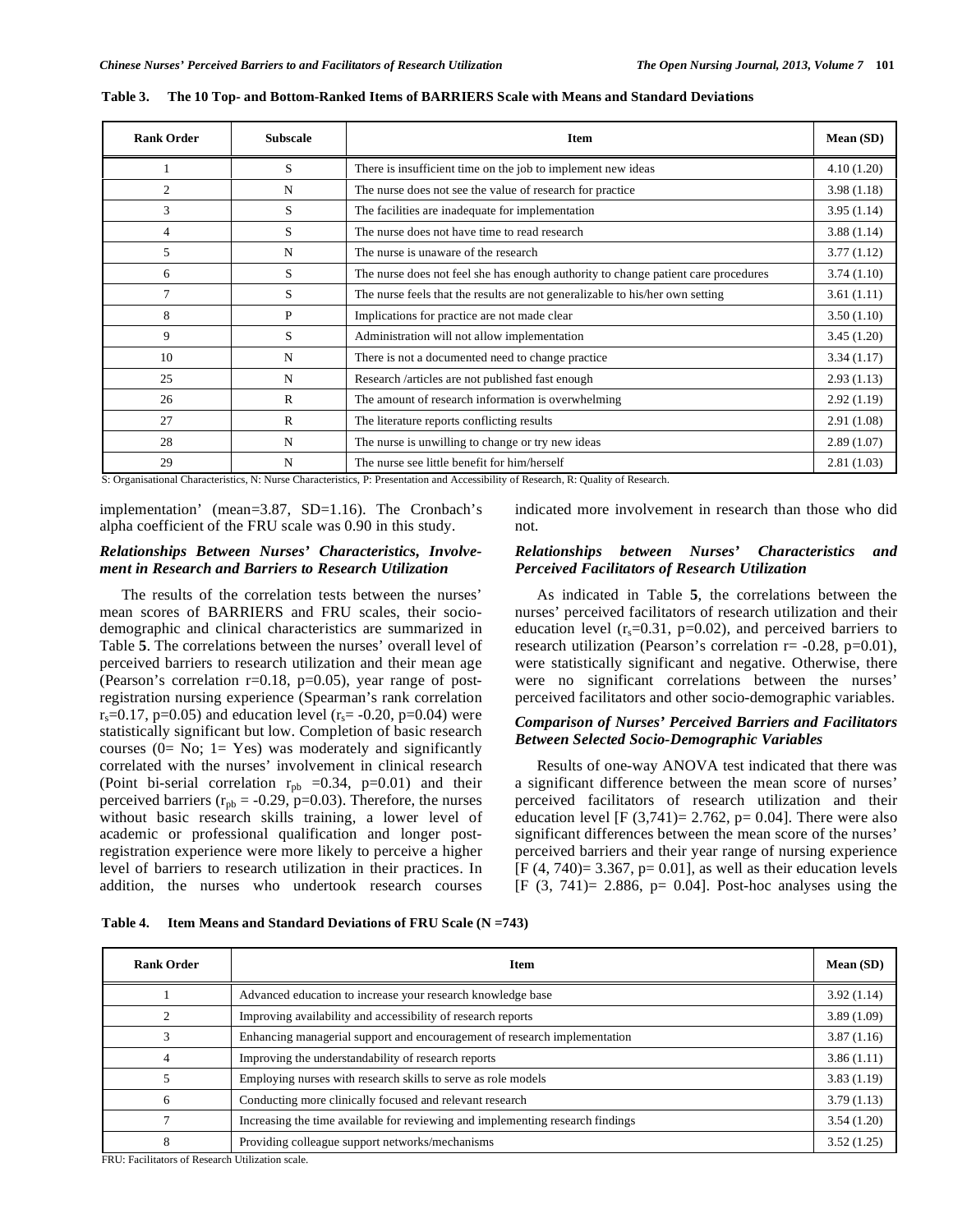| <b>Variable</b>                               |      | 2              | 3    | 4       |                   | 6                    |                      |
|-----------------------------------------------|------|----------------|------|---------|-------------------|----------------------|----------------------|
| 1. Mean age                                   | 1.00 | $0.18^{\rm a}$ | 0.16 | 0.12    | 0.11              | 0.18 <sup>a</sup>    | $0.12^{\rm a}$       |
| 2. Education level                            |      | 1.00           | 0.11 | 0.13    | 0.10              | $-0.20$ <sup>a</sup> | 0.31 <sup>a</sup>    |
| 3. Year range of post-registration experience |      |                | 1.00 | $-0.11$ | $-0.10$           | 0.17 <sup>a</sup>    | 0.10                 |
| 4. Nursing research course undertaken#        |      |                |      | 1.00    | 0.34 <sup>b</sup> | $-0.29a$             | 0.14                 |
| 5. Participation in research#                 |      |                |      |         | 1.00              | $-0.12$              | 0.13                 |
| <b>6. BARRIERS</b>                            |      |                |      |         |                   | 1.00                 | $-0.28$ <sup>b</sup> |
| 7. FRU                                        |      |                |      |         |                   |                      | 1.00                 |

**Table 5. Results of Correlation Tests of Nurses' BARRIERS and FRU Mean Scores and Selected Characteristics** 

<sup>a</sup>Significant correlation between two variables is denoted, with  $p \le 0.05$ .

 $\delta$ Significant correlation between two variables is denoted, with  $p \leq 0.01$ . Point bi-serial correlation test was used to test its relationship with the BARRIERS and FRU mean scores.

BARRIERS: Barriers to Research Utilization scale; FRU: Facilitators of Research Utilization scale.

Bonferroni multiple comparison procedures revealed that nurses with one to five years of nursing experience (mean= 78.64, SD= 10.14) perceived a significantly higher degree of barriers than those with 11 to 12 years of experience (mean= 82.30, SD= 8.43), with t= 3.01, df= 741 and p= 0.05. When compared with those with master's degrees or above, Chinese nurses with a diploma level of nursing education reported a lower extent of perceived facilitators (mean= 27.52, SD= 8.57 versus mean=  $33.10$ , SD=  $5.05$ ), with t= 3.54,  $df = 741$  and  $p = 0.03$ ), and a higher level of perceived barriers (mean= 85.72, SD= 9.83 *vs* mean= 80.21, SD= 11.02), with t= 3.28, df= 741 and  $p= 0.04$ .

#### **DISCUSSION**

 This was the first study conducted in mainland China to examine general nurses' perceived barriers to and facilitators of research utilization in nursing practice and their training and involvement in research. With a high level of support from the nurse managers in the delivery of the study questionnaires, an exceptionally high response rate (92.8%) was achieved in this study. In previous similar studies, it was reported to be around 40% only (e.g., Hutchinson & Johnston [4], Chau *et al*. [18]). It is interesting to note that about half of the nurses (i.e., 370 out of 743) in the four regional general hospitals did not receive any basic research course or in-service training in clinical research in the past three years and only 15.6% of them (i.e., 116 out of 743) were involved in clinical research. However, those who had recently received research training were found to be more involved in research activities, and also had fewer or lower degree of perceived barriers to research utilization in their practices. These findings highlight the importance of training in nursing research, either from basic training or continuous nursing education, to equip nursing students or staff with essential research knowledge and skills to critically appraise and participate in clinical research.

 Although many similarities were found, the findings of this study identified a few major differences in the perceived barriers to and facilitators of research utilization from those reported in Western countries, as well as in Hong Kong Chinese nurses. These differences may improve our understanding of this topic and thus are discussed below.

# **Nurses' Perceived Barriers to Research Utilization in China**

 A majority of the Chinese nurses in this study perceived a higher degree of barriers when compared with registered nurses in other countries. The Chinese nurses rated 69% of the 29 'barriers' items as moderate or great barriers, which was comparable with 65% in both the U.S. [24] and U.K. nurses [34]. Nevertheless, this was much higher than nurses in Australia [4] and Hong Kong [6], who rated about 40% and 41% of them respectively as moderate or great barriers. Therefore, the Chinese nurses in this study reported a higher mean total scale (mean=89.3 and SD=19.6) and subscale (from mean= $17.6$  and SD= $4.9$  to mean= $26.1$  and SD= $6.2$ ) scores on the BARRIERS scale, when compared with Western nurses. Such great differences in their perceived barriers to research utilization may be explained by the much lower level of nursing education, traditional education curricula (e.g., the lack of research courses), inadequate support for nursing research, and lack of policy and guidelines on evidence-based practice found in China.

 In this study, the greatest perceived barriers to research utilization among the Chinese nurses were related to organizational or setting factors. They mainly included inadequate time to implement new ideas for practice learned from research evidence, lack of facilities to review or conduct research, the feeling of a lack of authority to change practice, and the scarcity of research findings generalizable to their settings [35]. These findings were also found significant in the large-scale survey studies among nurses in different countries and practice settings. For instance, these four barriers were identified as significant among U.K. nurses in both hospital and community care settings [17], Swedish nurses within regional general hospitals [36], Canadian pediatric nurses [36], and most recently, among Hong Kong general nurses in public hospitals [18]. Similar to general nurses in Turkey [8], the Chinese nurses in this study indicated that they considered shortage of manpower, inadequate facilities, and lack of authority or support from the health care team to change practice as the major barriers to research utilization in their practice settings.

 In addition, two of the top five barriers were 'lack of time to implement new ideas' and 'lack of time to read research reports' under the subscale 'Organizational Characteristics';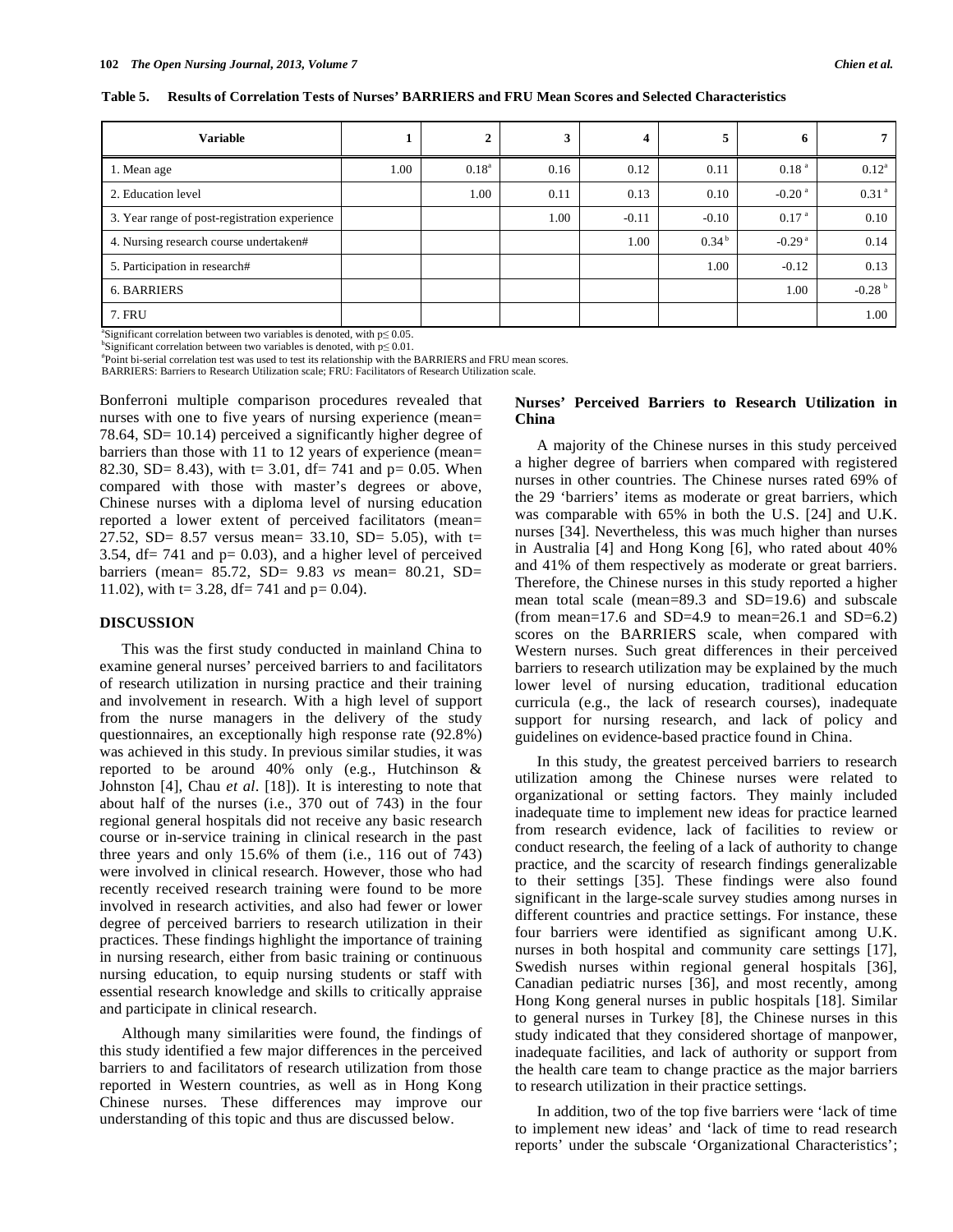these barriers were also rated highly in other studies (e.g., Hutchinson & Johnston [4], Mehrdad, *et al*. [5]). As in Turkey and many Asian countries [6,8], there is a shortage of nursing manpower and nurses are practicing under an overwhelming workload. Therefore, time constraints for literature review, applying research evidence into practice and participation in research activities has become a major barrier to their evidence-based practice. Although a set of broad, countrywide evidence-based health care policies has been stipulated by the Ministry of Health in mainland China [32,33], there are no specific policies and guidelines in individual hospitals and other health care organizations for the implementation of nursing research or evidence-based practice. For this reason, together with the insufficient manpower, high workload and time constraints, Chinese nurses may perceive there to be many inhibitors of research utilization or evidence-based practice, such as 'the facilities are inadequate for implementation', 'the results are not generalizable to our own setting' and 'the administration will not allow implementation', which were rated as three of the top 10 barriers by the nurses in this study. The utmost importance of organizational support for research utilization should be reinforced by establishing innovative strategies and sufficient resources and facilities for research implementation such as setting up centers for research and evidence-based practice, clearly defined guidelines for research implementation and utilization in clinical areas and more opportunities for nursing research training [18,37]. These supportive strategies can in turn nurture research appraisal and a culture for research utilization in different clinical areas [10].

 The sixth top-ranked barrier related to the organizational factor, 'they do not feel they have enough authority to change patient care procedures' echoes the findings of Parahoo's [23] study. Parahoo [23] suggested that registered nurses perceived research findings as difficult to implement in settings where they were not recognized as independent professionals and autonomous members of the health care team, and thus nursing research was not supported. This finding is also consistent with the idea of the fifth barrier 'the nurse feels that the results are not generalizable to his/her own setting', confirming that nurses find it hard to implement research evidence in practice when they perceive themselves to be lack of the authority and autonomy to make changes in their practice. Nevertheless, Chinese nurses may recognize their current low professional status in the health care system. They need managerial support to increase their professional autonomy in clinical decision-making and collaborative practice and enhance their knowledge and skills in research in order to implement evidence-based nursing practice.

 In contrast with most recent studies (e.g., Chau *et al*. [18] in Hong Kong, Hutchinson and Johnston [4] in Australia and Mehrdad *et al*. [5] in Iran), the Chinese nurses in this study did not perceive that 'physicians will not cooperate with implementation' or 'other staff are not supportive of implementation' were important barriers to research utilization. This may reveal that the relationships between nurse and physician or nurse and members of the health care team in China are satisfactory and thus they are considered to collaborate with each other satisfactorily in the implementation of research evidence into practice.

Therefore, it is important for physicians and other members of the health care team to acknowledge that research is also a nursing responsibility. In addition, the implementation of research in nursing practice is also essential to ensure the high quality of patient care and to optimize benefits to all parties in the health care system.

 Another interesting finding of this study is that two items, 'the nurse does not see the value of research for practice' and 'the nurse is unaware of the research', were rated as the second and fifth top-ranked barriers to research utilization, respectively. However, these items have often been rated among the least important barriers in most countries (i.e., in the bottom 10 positions) [38]. This may be related to the comparatively lower education level of Chinese nurses compared with those in Western and other developed Asian countries. This may also be because very few of them had recently undertaken research training or participated in research activities. Recent studies have suggested that nurses who have neither undergone research training nor been assigned with responsibility and authority concerning research activities are unable to critically appraise research evidence, unwilling to spend time accessing and reading research, and thus unaware of the significance of research to practice [8,39]. To investigate their recognition of the importance of nursing research and/or evidence-based practice and the reasons for their low awareness of its value to practice, in-depth qualitative research is recommended in nurses with different levels of education and research experience.

 It is also interesting to note that older and senior Chinese nurses (with more years of clinical experience) perceived more barriers to research utilization than younger and more junior ones. This significant result has not yet been found in other studies. It may be explained by two possible reasons that are specific to Chinese nurses. First, the senior nurses were trained using a traditional, hospital-based education curriculum during the 1980s and 1990s, when nurses graduated with limited knowledge and skills in nursing research, statistics and evidence-based practice. Second, many younger nurses have undertaken nursing research courses in their undergraduate or postgraduate education, or have been nominated by hospital managers to attend inservice training courses on clinical research or evidencebased practice. They are also expected by managers or administrators to be more likely or responsible for being involved in research or to apply research findings to clinical practice [8,14]. Being taught about research and being expected to use research in practice may be important factors contributing to higher sensitivity and more positive attitudes and values towards research, thus perceiving lower barriers to research utilization. These important factors and their relationships are worthy of further exploration in future research.

# **Chinese Nurses' Perceived Facilitators of Research Utilization**

 For the perceived facilitators, the Chinese nurses indicated a moderate level of facilitators of research utilization in their settings, with the eight items' mean scores ranging from  $3.52$  (SD=1.25) to  $3.92$  (SD=1.14). These results were lower than that of the Australian nurses in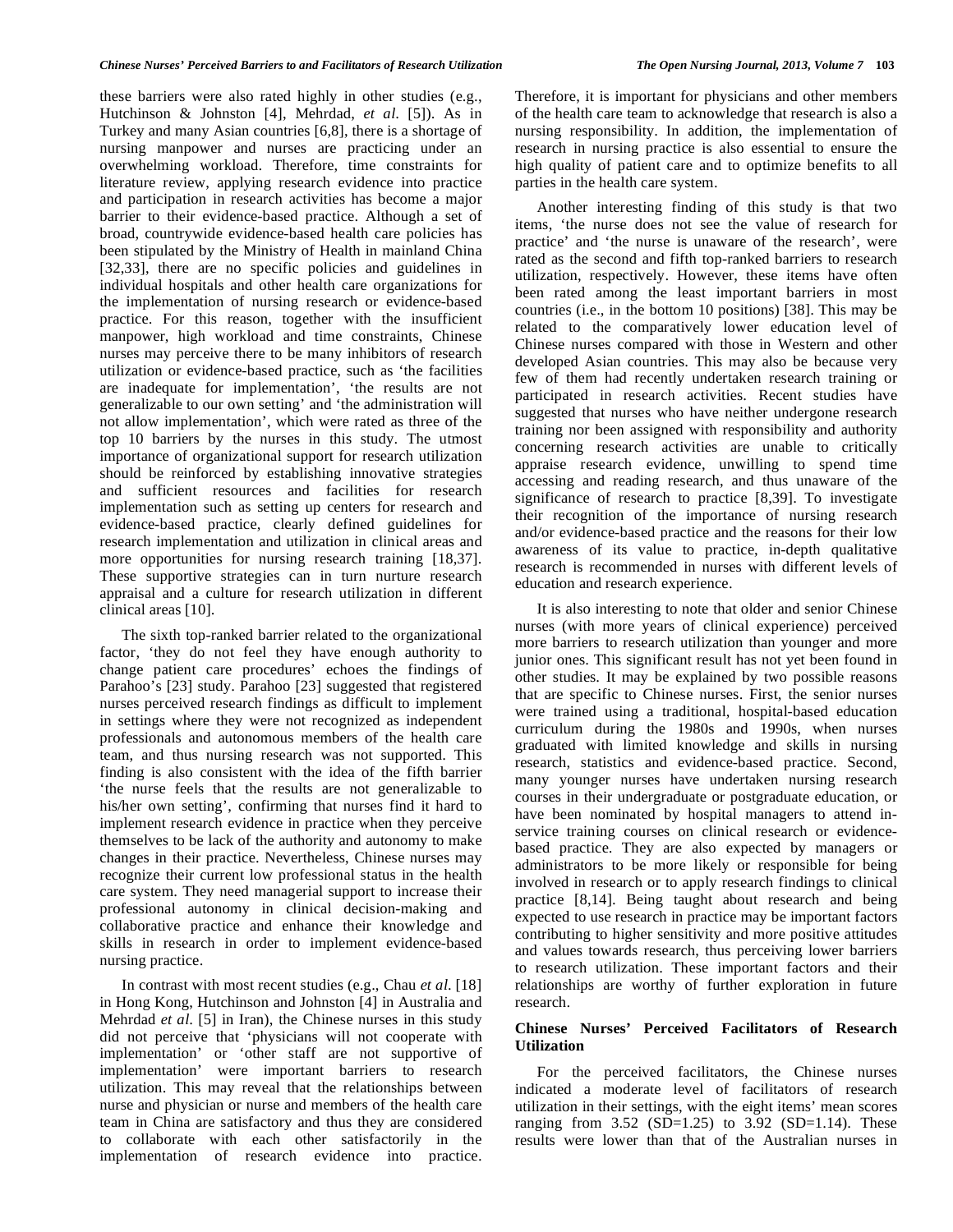Hutchinson and Johnston's [4] study, which reported the item means of the FRU scale as being from 4.04 (SD=1.22) to 4.52 (SD=0.93). The three top-ranked facilitators are also very different between the two studies. While advanced education, the availability and accessibility of research reports and managerial support and encouragement of research implementation were considered the greatest facilitators among the Chinese nurses in this study, the Australian nurses indicated that increasing time for reviewing and implementing research findings, conducting more clinically focused and relevant research and providing colleague support mechanisms were their most important facilitators of research utilization. This finding may again reflect a high need for research education and the provision of more resources and organizational support and encouragement to enable Chinese nurses to initiate or implement evidence-based practice. This understanding also echoes the findings on the perceived barriers in the previous section regarding Chinese nurses' lack of research knowledge, inadequate organizational support for research, and lack of awareness of research evidence and its values in patient care.

 In addition, a significant positive correlation between nurses' perceived facilitators and their education level was also found in this study, similar to the findings of another recent study by Chau *et al*. [18] of Hong Kong Chinese nurses. Most Australian nurses (about 89%) who received tertiary nursing education might perceive more organizational and health care team support and facilitation of research utilization than Chinese nurses, of whom fewer than half (43%) have undergraduate nursing qualifications. As a result, the Chinese nurses rated 'advanced education to increase your research knowledge base' and 'improving the availability and accessibility of research reports' as the most important facilitators of research utilization. Nevertheless, the Hong Kong Chinese nurses in Chau *et al*.'s [18] study rated 'enhancing managerial support and encouragement of research implementation' and 'providing colleague support networks or mechanisms' as the most important facilitators, which are quite similar to the options of Australian nurses [4,15]. This comparison indicates a significant difference across countries in terms of facilitators of research utilization. It also reveals that the successful dissemination and implementation of research evidence in nursing practice is contingent upon an understanding of both potential barriers and facilitators in terms of its specific organizational context and culture, as well as the nursing and other health care staff [18,23]. In mainland China, nurse managers need to provide the time and resources necessary for advanced research education and implementation of research; and nurse educators should include different levels of research courses such as basic and advanced research methods and statistical analysis into continuing nursing education programs [29,32].

 Similar to other nurses in developing countries, many Chinese nurses lack research knowledge and skills, and have limited resources and support for research utilization; some also find it difficult to critically appraise research evidence [32]. Indeed, Chinese nurses are unable to access the online databases of healthcare journals or other research evidences in their workplaces, or hospital libraries. They can only make a request for a research article on an individual basis for consideration, thus experiencing great difficulties in research-based practice. Therefore, they would place relatively less value on research utilization and have inadequate opportunities for research involvement. Recently, there have been a few initiatives emphasizing the importance of evidence-based nursing practice in different cities and provinces. However, full support for evidence-based practice should be provided by the central government or Ministry of Health, through which more Chinese nurses can be better equipped with research knowledge and skills and increased responsibility and opportunities for being involved in the research implementation and utilization. In this way, Chinese nurses could change their attitudes and values towards research utilization for improving their practices, thus providing high quality patient care.

 Similar to other developing countries, clinical nurses in mainland China have been encountering with high levels and great varieties of barriers to research utilization. With the findings of this study, a few strategies in promoting research utilization in developing countries are suggested. First, in lack of policy and guidelines on evidence-based practice in hospitals and/or the whole country, it is of utmost importance to set up country- or hospital-wide healthcare or nursing policies by the ministry of health, or the respective health authorities, for the implementation of nursing research or evidence-based practice. To achieve this guidelines or policy, adequate organizational support for research appraisal and utilization should be reinforced by establishing innovative strategies and sufficient resources and facilities for research implementation such as setting up centers for research and evidence-based practice and clearly defined guidelines for research implementation and utilization in clinical areas. Research-based practice can also be set as an expectation of 'usual' nursing practice, and rewards can be offered to those who have demonstrated successful research implementation and utilization in their practices [37].

 Second, sufficient preparation of nurses for research appraisal and implementation and evidence-based practice should be recommended. Nursing research courses, whether at basic or advanced level, should be an integral component of the education curriculum of different levels of university and in-service nursing education programs in order to better facilitate the implementation of research- or evidence-based practice in different clinical settings.

 Third, with better preparation of nurses for research knowledge and skills, there is a need for recognition of their competence in research utilization from their working hospitals or organizations. They should be given sufficient authority and autonomy for making changes in their practices, with collaborative decisions in the healthcare team. As the result, nurses will see the value of research for practice and be more aware of high-quality research findings as best evidence in their daily practices.

 Lastly, creating a supportive environment to facilitate access and utilization of research findings is an integral part of evidence-based nursing practice [33,38], and thus should be considered by the health care institutions and authorities. Collaboration, cooperation and support amongst different levels of medical, nursing and other disciplines in nurturing cultures on evidence-based practice and developing research projects in clinical settings.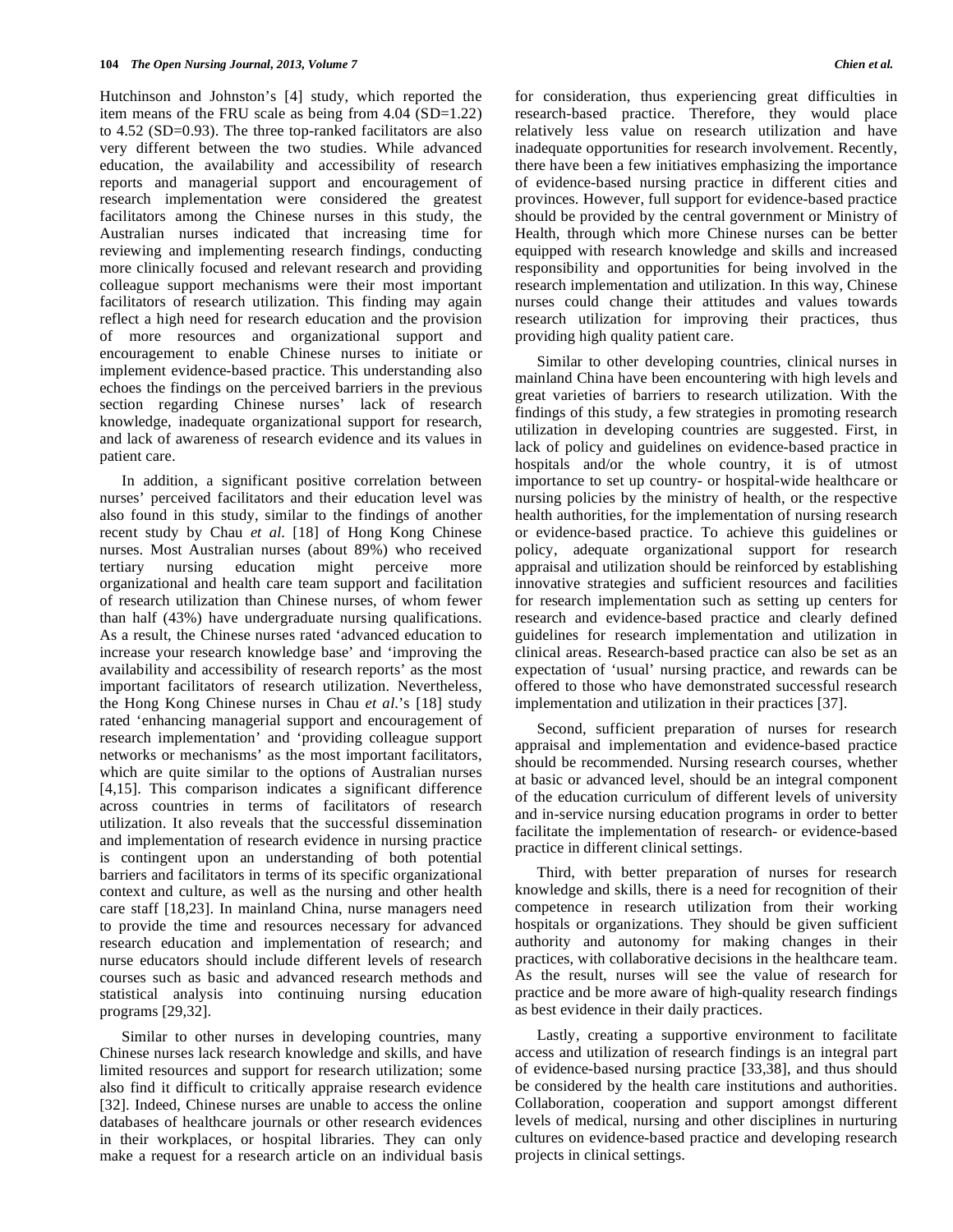# **LIMITATIONS OF THE STUDY**

 Several limitations of this study should be considered. First, even though there was a high response rate and reasonably large sample size, the convenience sampling of general nurses in four of over 60 regional hospitals in the two provinces, or of more than 300 in the whole country, may limit the representativeness of the findings and thus their generalization to the nursing population in mainland China. A territory-wide epidemiological study should be considered to investigate Chinese nurses' perceived barriers to and facilitators of research utilization and their correlated factors. Smaller hospitals or clinics with nursing specialties and advanced nursing practice such as cardio-thoracic, maternal, psychiatric, or palliative care in various hospitals or districts should also have been included in order to understand the perceived barriers to and facilitators of research utilization among nurse specialists and compare their perceptions between specialty groups and different geographical regions in China, and across countries.

 Second, the use of a self-reported questionnaire, which is considered the most convenient and economical data collection method, rendered it difficult to assess or avoid response biases due to misunderstanding of the questionnaire items, or to the participants responding according to what they perceived to be socially desirable. In addition, some of the researchers are the nurse administrators of the hospitals under study, thus their participation in the data collection and/or data analyses might have enhanced the nurses' response rate and/or tendency to give desirable responses, thus affecting the interpretation of the results.

 Third, the conclusion of this study is tentative because of its cross-sectional design, the fact that it was not hypothesisdriven, and due to the use of a Chinese version of the BARRIERS and FRU scales with acceptable reliability and validity in small-sized convenience samples of Chinese nurses [6,18]. In addition, only a few socio-demographic variables were selected to test the correlation and subgroup differences in this study. More appropriate and comprehensively selected potential factors that may affect research utilization based on the previous research findings in both Chinese and Western nursing populations should be included in future research, for example, using the hypothesized model testing approach. Further testing of the psychometric properties of the two Chinese versions of the research instruments is recommended to ensure accurate and valid measurement of the potential barriers to and facilitators of research utilization.

### **CONCLUSIONS**

 This study identified Chinese nurses' perceived barriers to and facilitators of research utilization in mainland China. Overall, the Chinese nurses perceived a higher degree and a wider diversity of barriers to research utilization in their practice, when compared with their counterparts in Western and other Asian countries. Among them, inadequate organizational support and limited knowledge and skills in research implementation and utilization were the two topranked barriers perceived by the nurses, while the need for advanced education and resource support were rated as the most important facilitators. Administrators' and managers' creation of a positive and supportive organizational

environment is therefore of utmost importance in enhancing research implementation and utilization. The sociodemographic factors of the Chinese nurses, including their education level, age, years of post-registration nursing experiences, and research training, were found to be correlated with their perceived barriers to and facilitators of research utilization in practice. These barriers and facilitators, together with more potential socio-demographic and organizational correlates, should be further examined and carefully addressed to provide a high quality of evidenced-based nursing practice in rapidly developing countries such as mainland China.

# **CONFLICT OF INTEREST**

 The authors confirm that this article content has no conflict of interest.

#### **ACKNOWLEDGEMENTS**

 The authors would like to express their gratitude to the nurses who participated in this study and completed the questionnaire. The authors also thank the hospitals under study and their staff for providing assistance and support in data collection.

 The study was supported by the Departmental Research Fund, School of Nursing, The Hong Kong Polytechnic University, Hong Kong SAR, PR China.

#### **REFERENCES**

- [1] Niederhauser V, Kohr L. Research endeavors among pediatric nurse practitioners (REAP) study. J Pediatr Health Care 2005; 19: 80-9.
- [2] Hommelstad J, Ruland CM. Norwegian nurses' perceived barriers and facilitators to research use. ARON J 2004; 79: 621-34.
- [3] McSherry R, Simmons M, Abbott P. Evidence-informed nursing: A guide for clinical nurses. London, UK: Routledge 2002; pp. 40-60.
- [4] Hutchinson AM, Johnston I. Bridging the divide: a survey of nurses' opinions regarding barriers to, and facilitators of, research utilization in the practice setting. J Clin Nurs 2004; 13: 304-15.
- [5] Mehrdad N, Salsali M, Kazemnejad A. The spectrum of barriers to and facilitators of research utilization in Iranian nursing. J Clin Nurs 2008; 17: 2194-202.
- [6] Chien WT. A survey of nurses' perceived barriers to research utilization in Hong Kong. J Clin Nurs 2010; 19(23-24): 3584-6.
- [7] Salsali M, Mehrda N. Iranian nurses' constraint for research utilization. BMC Nurs 2009; 8: 9.
- [8] Uysal A, Temel AB, Ardahan M, Özkahraman Ş. Barriers to research utilization among nurses in Turkey. J Clin Nurs 2010; 19(23-24): 3443-52.
- [9] Eller SL, Kleber E, Wang SL. Research knowledge, attitudes and practices of health professionals. Nurs Outlook 2003; 51: 165-70.
- [10] Retsas A. Barriers to using research evidence in nursing practice. J Adv Nurs 2000; 31: 599-606.
- [11] Valizadeh L, Zamanzadeh V. Research utilization and research attitudes among nurses working in teaching hospitals in Tabriz, Iran. J Clin Nurs 2003; 12: 928-30.
- [12] Estabrooks CA, Dersken L, Winther C, *et al*. The intellectual structure and substance of the knowledge utilization field: A longitudinal author co-citation analysis, 1945 to 2004. Implement Sci 2008; 3: 1-22.
- [13] Squires JE, Estabrooks CA, Gustavsson P, Wallin L. Individual determinants of research utilization by nurse: A systematic review update. Implement Sci 2011; 6: 1.
- [14] Rodgers SE. A study of the utilization of research in practice and the influence of education. Int J Nurs Stud 2000; 36: 335-43.
- [15] Hutchinson AM, Johnston L. Beyond BARRIERS scale: commonly reported barriers to research use. J Nurs Adm 2006; 36: 189-99.
- [16] Meijers JMM, Janssen MAP, Cummings GG, Wallin L, Estabrooks CA, Haltens RYG. Assessing the relaitonships between contextual